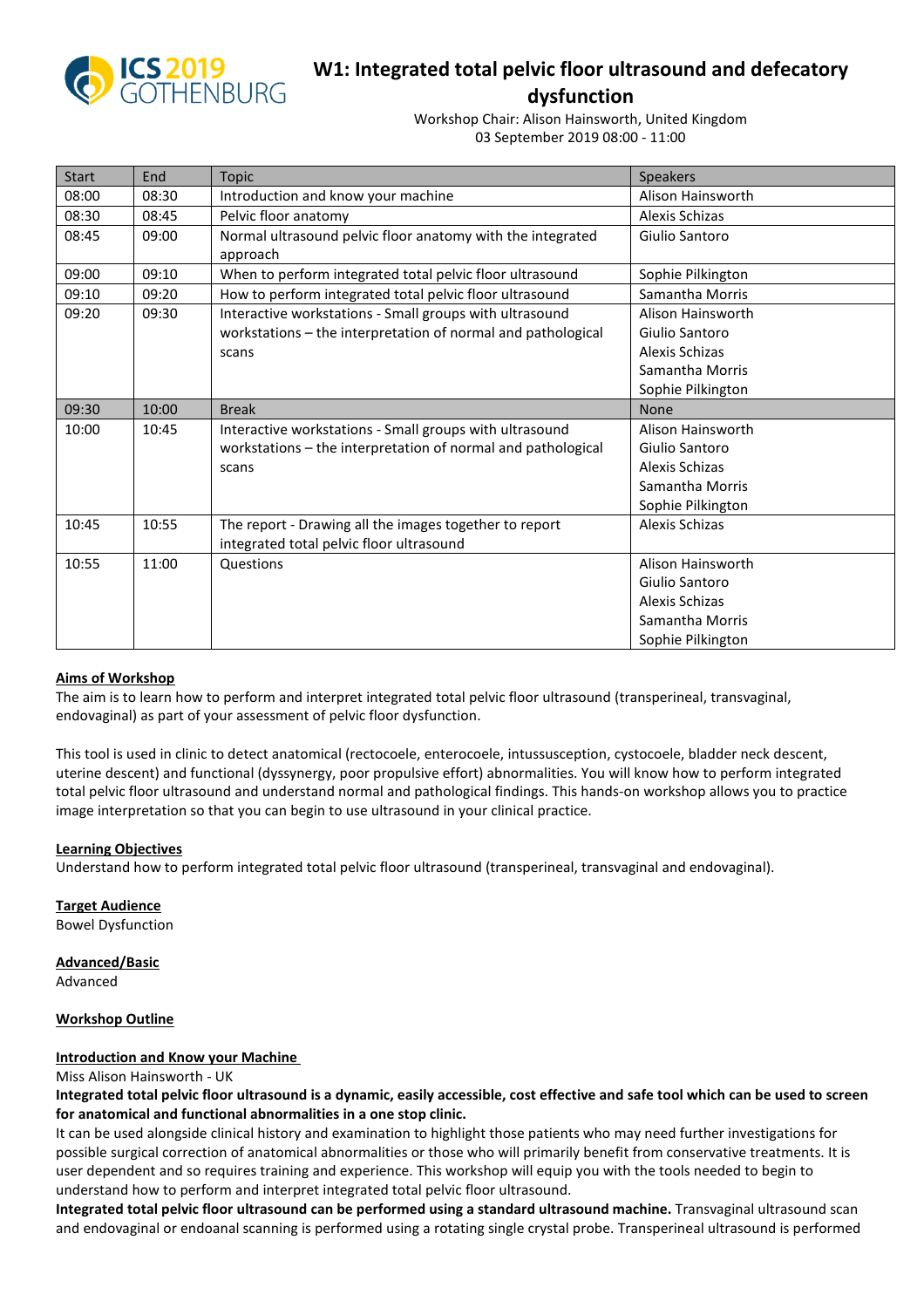using a conventional curved array probe with frequencies of  $3 - 6$  MHz and a field of view of at least 70 degrees. We will outline how to set up and use the ultrasound machine though we recommend that you engage your local ultrasound machine representatives to go through the optimal settings for integrated total pelvic floor ultrasound with you.

# **Pelvic Floor Anatomy**

#### Mr Alexis Schizas - UK

**An outline of the pelvic floor anatomy in terms of the bony pelvis, the musculature of the pelvic floor and the contents of the pelvis.** 

*The pelvic cavity* is bound by the anterior pelvic wall (the posterior surfaces of the bodies and rami of the pubic bones and pubic symphysis) the lateral pelvic walls (hip bones covered with the obturator internus) and posterior pelvic wall (the sacrum, coccyx, the piriformis muscles and covering parietal fascia).

*The pelvic floor* is a muscular structure which stretches between the pubis anteriorly, the coccyx posteriorly and from one lateral pelvic side wall to the other. The levator ani is the most important muscle (a group of muscles often described as a single structure) and is divided into two major components; iliococcygeus and pubococcygeus (includes the Puborectalis and Pubovaginalis).

The pelvic cavity consists of the posterior, middle and anterior cavities.

*The posterior cavity* contains the rectum and sigmoid colon. Peritoneum covers the upper third of the rectum at the front and sides and the middle third only at the front. The peritoneum reflects forwards on to the upper vagina to form the pouch of Douglas (rectouterine pouch, lower most limit of the peritoneal cavity). The rectum ends where the muscle coats are replaced by the sphincter muscles of the anal canal at the anorectal junction, slung in the U loop of the Puborectalis at the level of the pelvic floor.

The internal anal sphincter surrounds the anal canal and is an involuntary, smooth muscle formed from the circular layer of the rectum. The external anal sphincter is composed of three parts (subcutaneous (encircles the lower end of the anal canal, no attachments), superficial (attached to the coccyx behind and perineal body in front) and the deep (encircles the upper end of the anal canal without bony attachments)) but can be considered one muscle. The deep part is continuous with the puborectalis sling muscle causing the acute anorectal angle.

*The middle pelvic cavity* contains the uterus, cervix and vagina. The upper third of the vagina lies in front of the pouch of Douglas, the middle and lower third are below the peritoneal reflexion. The rectovaginal septum separates the vagina from the rectum.

*The anterior pelvic cavity* holds the bladder and bladder neck.

## **Normal ultrasound pelvic floor anatomy with the integrated approach**

## Professor Santoro Guilio - Italy

# **An explanation of the normal anatomical appearances to expect when performing integrated total pelvic floor ultrasound.**  *Transvaginal Ultrasound*

*Anterior Views:* An anterior transvaginal view allows anatomical visualisation of the bladder, muscle layers of the bladder (usually < 5mm), bladder neck, urethra, rhabdosphincter and pubic bone. The bladder neck is a highly reflective, hyperechoic funnel and the urethra is hypoechoic, which contrasts sharply with the surrounding peri-urethral tissue. The pubic symphysis is consistently seen (identification rate 100%) as a hypoechoic oval in front of the bladder reflecting the fibro-cartilagineous disc which connects the bony structures of pubic arch. During Valsalva manoeuvre the bladder neck should not descend more than 2 cm in relation to the pubic symphysis.

*Posterior Views:* Posterior transvaginal ultrasound enables visualisation of the following structures in the midline: the rectum, anorectal junction and anal canal, the posterior midline portion of the puborectalis sling muscle (a hypoechoic bundle of fibres lying behind the anorectal junction) and the perineal body (a hypoechoic structure anterior to the anal canal).

*Three-Dimensional Cross Sectional View:* The four anatomical levels demonstrated by transvaginal scanning are as follows. At the highest level the rectum lies posteriorly and bladder neck sits anteriorly. As the scan moves caudally the upper part of the urethra (anterior) and levator ani (lateral) are visualised. The pubic bone comes in to sight at 12 o'clock and is attached to the levator ani, which runs laterally in continuity with the puborectalis muscle sling muscle in the posterior portion. The levator ani are visible as a multi-layer hyperechoic sling at this level. The most caudal portion of the scan reveals the superficial perineal muscles, the perineal body and lower anal canal. Alignment of the pelvic organs (bladder neck or urethra, vagina and rectum or anal canal) indicates that the levator plate is intact and the arched symmetrical appearance pubic bone is a useful landmark to check that scan has been performed in a neutral position.

## *Transperineal Ultrasound*

Sagittal transperineal scanning allows simultaneous visualisation of the anterior (pubic symphysis, urethra and bladder), middle (vagina, uterus, perineal body) and posterior (rectovaginal septum, rectum, anorectal junction) compartments in the midline. The anorectal angle is measured between the posterior wall of the rectum and the longitudinal axis of the anal canal and should open during straining.

## *Endoanal Ultrasound*

Endoanal ultrasound allows visualisation of the internal and external anal sphincters.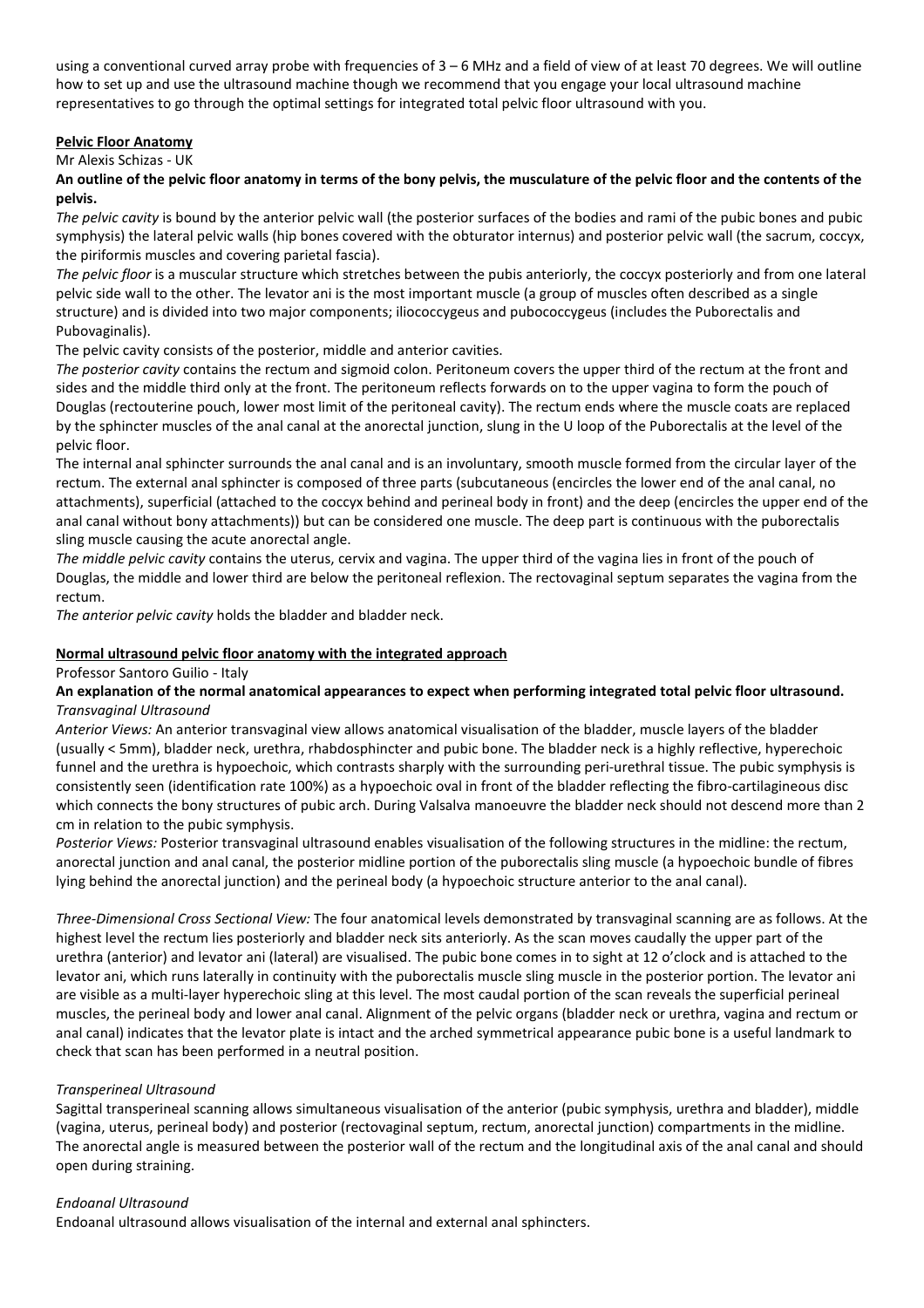# **When to perform integrated total pelvic floor ultrasound**

#### Sophie Pilkington - UK

# **Integrated total pelvic floor ultrasound is useful for investigating causes of defaecatory dysfunction with the added advantage of being able to assess causes of vaginal and urinary symptoms.**

The anatomy of the pelvic floor is complex and understanding how it functions is difficult to assess.

Surgical management of pelvic floor disorders depends on accurate assessment of the structure and function of the pelvic floor. Ultrasound is proving to be an excellent modality for assessing the pelvic floor because it is:

- Quick and easy to perform
- Well tolerated by patients
- Assesses all 3 compartments
- No ionising radiation
- **Inexpensive**
- Easily accessible

Patients with pelvic floor disorders present with symptoms from pelvic organ prolapse (including rectal prolapse), incontinence (urinary and/or anal), pelvic pain or rectal evacuatory problems. Integrated total pelvic floor ultrasound enables assessment of 3-dimensional anatomy and dynamic movements of the pelvic floor to build up a complete understanding of the pelvic floor. Many patients with pelvic floor disorders do not benefit from surgical intervention. Selecting patients for surgery is challenging and current diagnostic modalities include clinical examination, anorectal physiology, urodynamics, proctography with Barium or Magnetic Resonance Imaging. Pelvic floor ultrasound is a useful addition to the clinical examination and allows the clinician to visualise structures below the surface anatomy.

There is a high rate of failure with recurrent symptoms amongst patients undergoing pelvic floor surgery and 30% of these patients are undergoing repeat surgery. It is difficult to know whether this is due to the nature of the disease and that there is a high inherent failure rate or whether this is due to poor patient selection for procedures. Improved surgical techniques and better patient selection is likely to provide the key for reducing failure rates.

Complete pelvic floor ultrasound has important advantages over conventional methods for imaging the dynamics of the pelvic floor. No ionising radiation is involved. The technique is performed by the clinician and can be carried out quickly and easily in a normal clinic setting without the need for additional appointments. It is particularly suitable for a one stop clinic environment facilitating collection of all structural and functional information at the first appointment. There is minimal patient discomfort and no preparation is necessary. Information is acquired from the anterior, middle and posterior compartments with a series of 3-dimensional and dynamic sequences. The complete sequence of scans provides additional information to confirm and document the physical findings. The complete pelvic floor dataset can then be reviewed at the pelvic floor multidisciplinary meeting. Following surgical intervention, the anatomical outcomes can be assessed by comparing appearances on complete pelvic floor scanning before and after surgery.

# **How to perform integrated total pelvic floor ultrasound**

## Miss Samantha Morris - UK

# **An outline of the patient preparation and position which we have adopted as well as instructions for the sequence in which we perform integrated total pelvic floor ultrasound.**

*Patient Preparation:* Some advocate the use of an enema and recommend urination in order to empty the rectum and bladder prior to the examination and allow the patient to bear down freely. However, the presence of stool in the rectum may aid in visualisation of a rectocoele. The use of small bowel contrast (50 mls Gastrografin® diluted 1:1 with tap water is ingested one hour prior to examination) and vaginal and rectal filling with ultrasound gel have also been described.

*Patient Position:* The patient lies supine with the legs drawn up and flexed, the feet together and the legs apart. The dorsal lithotomy position with the legs in stirrups may also be adopted. Endoanal ultrasound can either be performed with the patient in the dorsal lithotomy position or supine. Each probe is covered with ultrasound coupling gel, a latex sheath and further coupling gel, ensuring there are no air bubbles between them. The probes are decontaminated between each patient, including the use of an anti-sporicidal agent.

*Transvaginal Ultrasound:* Initially, the probe is held still (facing anteriorly) to obtain two dimensional anterior views during squeezing, relaxing, bearing-down and coughing. The probe is kept in the same position whilst the patient is at rest to obtain a 360-degree cross sectional image. Next, the probe is rotated within the vagina to face posteriorly and the patient is again asked to squeeze, relax, bear-down and cough.

*Transperineal Ultrasound:* The transducer is rested on the perineum to obtain dynamic mid sagittal views whilst the patient is squeezing, relaxing, bearing down and then squeezing, relaxing and coughing.

*Endoanal Ultrasound:* The probe is held still and a 360-degree cross sectional image is obtained.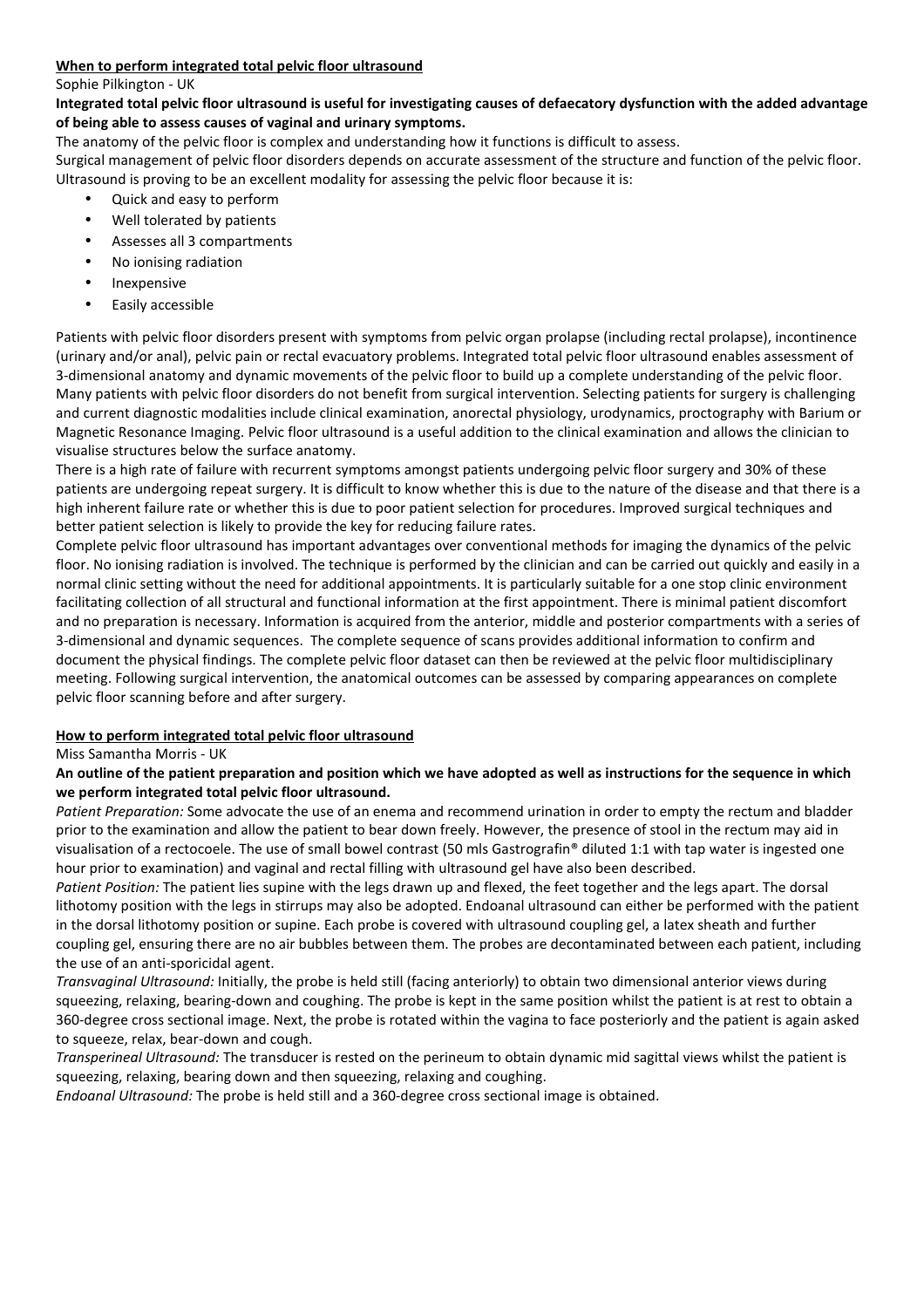## **Interactive Workstations**

# **A series of workstations examining dynamic images from anterior transvaginal, endovaginal, posterior transvaginal and transperineal in both pathological and healthy cases.**

The pathology that you may encounter include the following:

## *Transvaginal Ultrasound*

*Anterior Views:* Though there is no definition of 'normal', bladder neck decent over 2cm is indicative of pelvic floor insufficiency. Hypermobility of the bladder neck may indicate urinary incontinence and bladder wall thickness may represent detrusor instability.

Ultrasound scanning is useful for the visualisation of synthetic mesh implants from previous surgeries, which is helpful for the evaluation of complications and recurrence.

*Posterior Views:* Posterior transvaginal scanning during Valsalva manoeuvre may demonstrate infolding of the rectal wall, with or without subsequent reverberation echoes, which indicates the presence of intussusception. It is not yet known how to accurately grade the severity of intussusception based on ultrasound scanning alone and assessment with defaecatory imaging (proctography or MRI) can further delineate functional anatomy. During the Valsalva manoeuvre a rectocoele is the protrusion of the anterior rectal wall with impingement onto the perineal body. The ultrasound probe will splint any rectocoele and therefore underestimate the size of the rectocoele. An enterocoele may also be visualised between the rectum and the probe during Valsalva.

*Three Dimensional Cross Sectional View:* A levator plate injury appears as a complete or partial loss of normal muscle which may result in a mal-alignment of the pelvic floor organs. The integrity of the levator ani muscle can be scored according the system described by Shobeiri and colleagues to the quality of the puboanalis, the puborectalis and the pubovisceralis. Each subgroup is analysed in an axial plane scored (0 = no defect, 1 = minimal defect with <50% muscle loss, 2 = major defect with >50% muscle loss, 3 = total absence of the muscle). Each muscle pair is scored from 0 (no muscle loss) to 6 (total absence). For the entire levator plate a cumulative score (maximum 18) is calculated and categorised as normal (0), mild  $(< 6$ ), moderate (7 – 12) and severe (>13)**Error! Reference source not found.**.

# *Transperineal Ultrasound*

Rectocoele: During sagittal transperineal scanning a rectocoele appears as an out-pouching of the anterior rectal wall, into the vagina, which may be present at rest but become more evident during straining. The rectovaginal septum cannot be reliably identified and so its' assessment is not considered clinically relevant. A rectocoele usually contains faecal material and associated bowel gas, resulting in specular echoes and reverberations and the distension of the rectocoele on ultrasound may depend upon the presence of trapped stool.

Enterocoele/ Sigmoidocoele: An enterocoele or sigmoidocoele characteristically appear as a hyperechoic mass descending from above the rectal ampulla into the vagina or rectovaginal space on transperineal scanning. The small bowel may be visible due to peristalsis but it is not possible to distinguish between the two entities or demonstrate their functional implications during ultrasound and defaecation proctography can be used for additional assessment. Enterocoele may be graded according to severity (grade I when the most distal part descends into the upper third of the vagina, grade II when the distal part descends into the middle third and grade III when the distal part descends into the lower third). A peritoneocoele is defined as an enlarged rectovaginal space (more than 2cm).

Cystocoele: A cystocoele may be graded (I – III). A grade I cystocoele is defined as the prolapse of the bladder onto the vagina, grade II is where the bladder falls into the vagina and grade three is when the bladder prolapses through the vagina.

# *Endoanal Ultrasound*

Thickened or paucity of internal anal sphincter. Obstetric anal sphincter injury and evidence of previous repair may also be visualised.

# **The report - drawing all the images together to report integrated total pelvic floor ultrasound**

Mr Alexis Schizas - UK

**An outline of how to identify the salient positive and negative findings on integrated total pelvic floor ultrasound to write a meaningful and clinically relevant report.** 

## **Suggested Learning before Workshop Attendance**

- BK Medical: Guide to Multicompartmental Pelvic Floor Scanning

- Total pelvic floor ultrasound for pelvic floor defaecatory dysfunction: a pictorial review. Hainsworth AJ, Solanki D, Schizas AM, Williams AB. Br J Radiol. 2015;88(1055):20150494. doi: 10.1259/bjr.20150494. Review.

- The Dynamic Transperineal Ultrasound Era of the Evaluation of Obstructed Defecation Syndrome. Dis Colon Rectum. 2016 Aug;59(8):800-3. Martellucci J, Brusciano L.

- Integrated total pelvic floor ultrasound in pelvic floor defaecatory dysfunction. Hainsworth AJ, Solanki D, Hamad A, Morris SJ, Schizas AM, Williams AB. Colorectal Dis. 2017 Jan;19(1):O54-O65. doi: 10.1111/codi.13568.